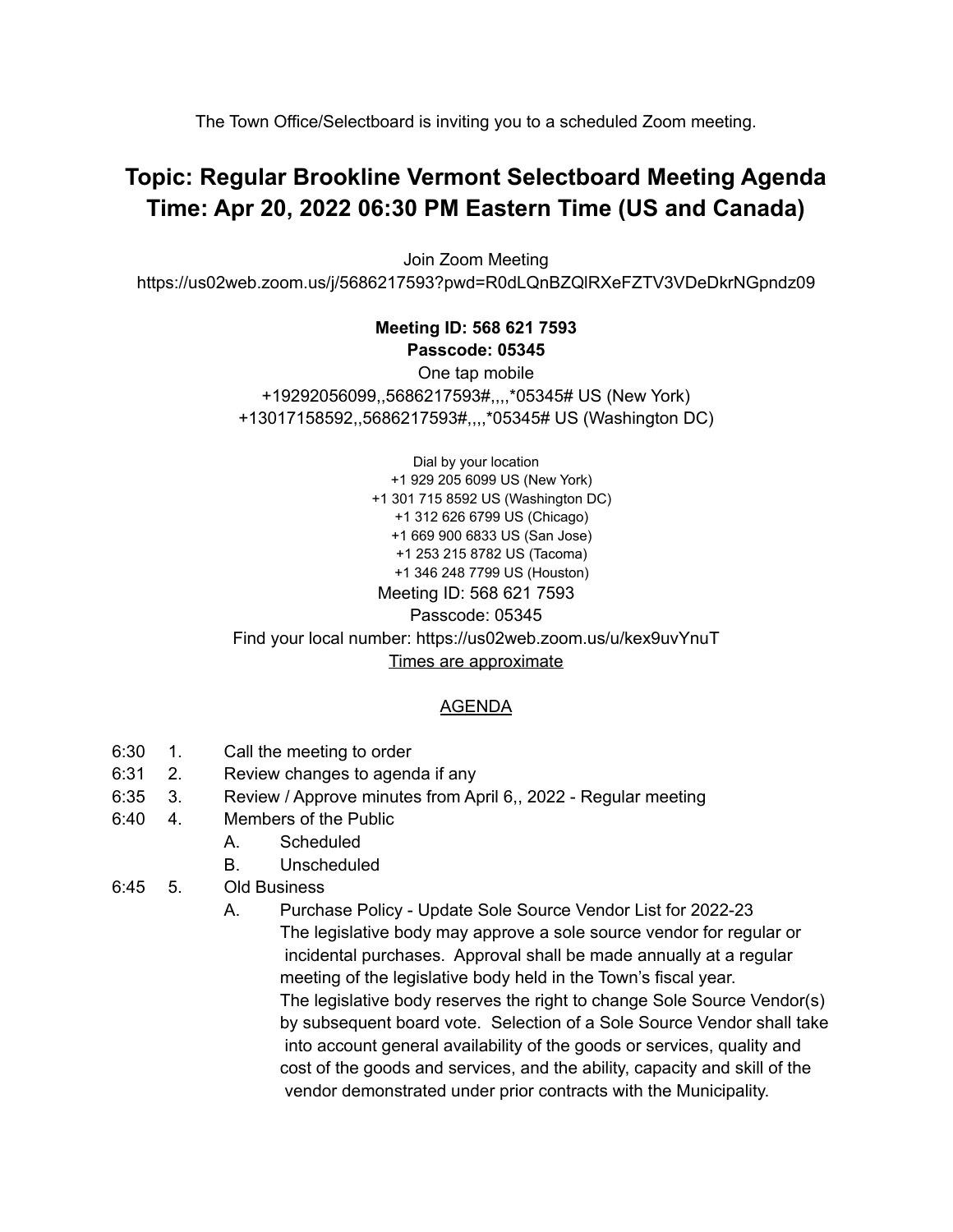## 6:55 6. New Business

- A. VMERS Discuss joining the program for current and future needs
- B. Local Emergency Management Plan for review and approval to send to the Windham Regional Commission.
- C. Adopt State Roads and Bridge Standards and execute Compliance Certificate.
- D. Discuss Status of Class 2 and bridgework report
- E. Discuss findings re: RFP / Bids being sent electronically by email or Fax rather than mailed / hand delivered.
- F. Discuss status of Construction Inspector Bids from Zoom meeting with Margo of WRC on 4.18.2022 at 11 am. Stan Noga
- G. Adjust S/S shed costs, if need be, based upon Construction Inspector Bid Amount - Stan Noga
- H. Discuss work in kind for S / S Shed. This must be submitted and approved - Stan Noga
- I. Discuss the need for Administrative Assistance
- J. Vacant Positions that need to be filled.
- 7:45 7. Reports and Updates
	- A. Road Supervisor Report E. Mark Bills
		- 1. Culvert Leaf Blower Discuss RFP development for purchase in consideration of grant award. New vs. Used, Cost, Vendors,
		- 2. Over the rail mower Lease Paperwork signed by Chair for unlimited hours use between June 17, 2022 and July 1, 2022. Cost \$4,500.00 which includes drop off and pick of of 2020 John Deer over the rail mower. Paperwork must be sent to our insurance company and certificate of liability sent back to HP Fairfield LLC Skowhegan ME
		- 3. Wheeled Excavator- Rent during FY 2022-2023 Summer 6 weeks
		- 4. Discuss time sheets
	- B. Highways and Grants Stan Noga
		- 1. See New Business
	- C. Town Clerk & Treasurer Report Guy Tanza
	- D. Selectboard Chair Report Dot Maggio
		- 1. Email from Gwen Tanza and Guy Tanza
		- 2. ACO Contacting dog owners and notifying them of fines for lack of compliance to ordinance.
		- 3. RFP Paving repairs due to FEMA storm 4621 and REF for paving an area on Grassy Brook Road published on April 16, 2022. Letters sent to past vendors with RFP information. Bids due Tuesday May 3, 2022 at Town Hall. Open May 4 during a regular meeting.